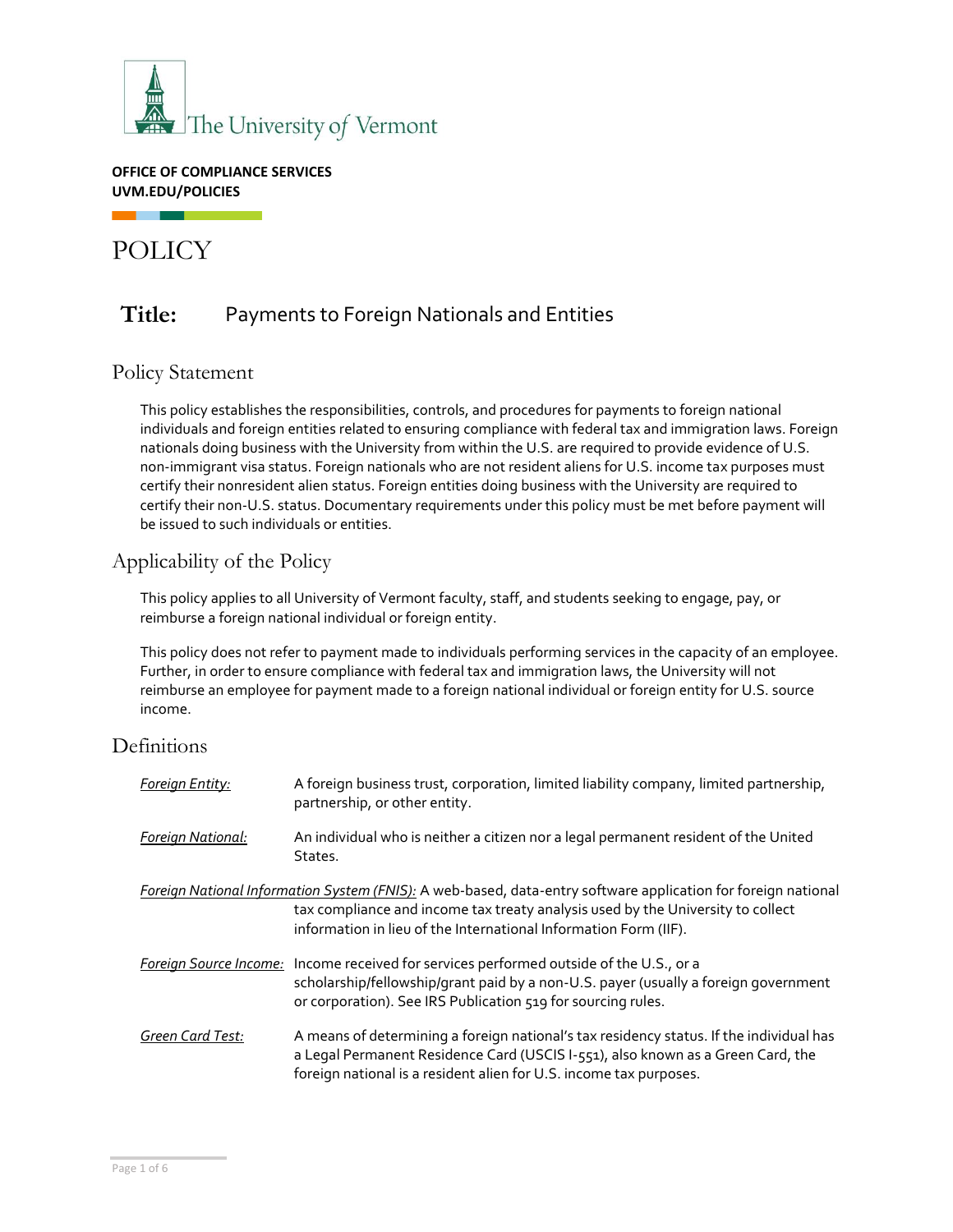*International Information Form (IIF):* University of Vermont data collection form is used to conduct the **Substantial Presence Test**. A foreign national payee shall be presumed to be a nonresident alien for U.S. income tax purposes, subject to income reporting via IRS Form 1042-S and income tax withholding at the source, in the absence of an IIF or a submission of the same information in the Foreign National Information System (FNIS). The IIF shall be collected to support a request for determination of eligibility for exemption from tax withholding under an income tax treaty.

*Nonresident Alien for U.S. income tax purposes:* A foreign national who is not a resident alien for U.S. income tax purposes. A nonresident alien is subject to specific income reporting and income tax withholding obligations under Internal Revenue Code section 1441.

*Resident Alien for U.S.* income tax purposes: A foreign national who passes either the Green Card test, or the Substantial Presence test. A resident alien is taxed as a U.S. resident.

*Substantial Presence Test:* A means by which the IRS determines a foreign national's tax residency status, based on days of physical presence in the U.S. This test, conducted via UVM's International Information Form, consists of two parts, applied in order:

> 31-Day Test: If the foreign national is physically present in the United States for 30 days or fewer this entire calendar year, then the foreign national is automatically a nonresident alien for U.S. tax purposes for this calendar year.

and

183-Day Test: adding the following:

- 1. The number of days physically present in the U.S. this current calendar year.
- 2. The number of days physically present in the U.S. the first prior calendar year, multiplied by 1/3
- 3. The number of days physically present in the U.S. the second prior calendar year, multiplied by 1/6

If the sum is 183 days or greater, then the foreign national is a resident alien for U.S. income tax purposes. Otherwise, the foreign national is a nonresident alien for income tax purposes.

Some important exceptions:

- 1. Students in the United States with an immigration status of F, J, M, or Q may be exempt from counting days of physical presence for the Substantial Presence Test for up to five calendar years, or parts thereof.
- 2. Exchange visitors (non-students) in the United States with an immigration status of J or Q may be exempt from counting days of physical presence for the Substantial Presence Test for up to two calendar years, or parts thereof, depending on their U.S visa history for the current and six prior calendar years.
- 3. If a foreign national is merely commuting between the United States and Canada, or the United States and Mexico, each day of commute is not subject to the Substantial Presence Test.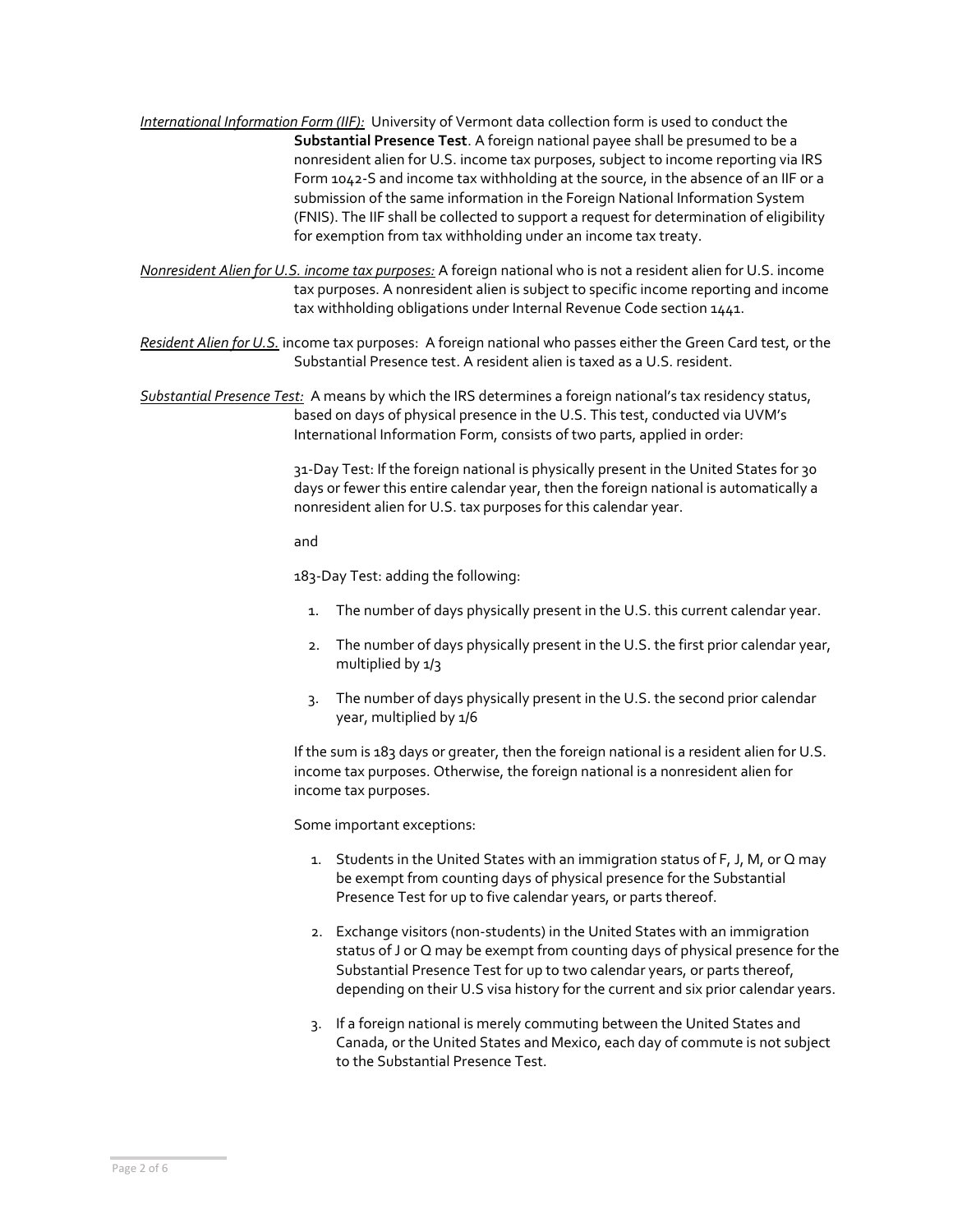| Tax residency status: | For U.S. income tax purposes, a foreign national is either a nonresident alien or a<br>resident alien.                                                                                                                                                                    |
|-----------------------|---------------------------------------------------------------------------------------------------------------------------------------------------------------------------------------------------------------------------------------------------------------------------|
| <u>Tax Treaty:</u>    | An agreement between the United States and a foreign country which may allow<br>residents of certain foreign countries to be taxed at a reduced rate, or exempted from<br>U.S. Income taxes on certain items of income received from sources within the<br>United States. |
| U.S. source income:   | Compensation paid for services rendered in the United States - scholarship or<br>fellowship income paid by a U.S. payer to an individual studying or engaging in<br>research activities in the U.S.                                                                       |

### Procedures

The University is required by federal tax law to withhold federal income tax from, and report via IRS Form 1042-S (Foreign Person's Statement of Income), certain U.S. source income payments made to or on behalf of either a foreign national with nonresident alien U.S. tax residency status, or a foreign entity. Each payment requires the review of certain key factors, including (i) immigration status, (ii) U.S. tax residency status, (iii) type of payment to be made, and (iv) whether payment is U.S. source or foreign source income.

Depending on the type of income, payments made to or on behalf of a nonresident alien or foreign entity are generally subject to income tax withholding unless specifically exempted, either by U.S. tax law or an income tax treaty. To claim an exemption from tax withholding under an income tax treaty, the payee must submit the appropriate tax treaty claim form.

#### **Immigration Status**

When paying a foreign national individual, USCIS provides specific regulations that govern payments the individual may receive under the terms of the non-immigrant status that the individual holds in the United States. The University maintains a chart of the [most common visa categories](https://www.uvm.edu/sites/default/files/Division-of-Finance/UserGuides/common_visa_categories.pdf) that demonstrate whether an honorarium payment may be made (for usual academic activities: guest lectures, public lectures, grand rounds, workshop presentation, symposium lecture, etc.), and whether payment may be made for broader services rendered in the independent contractor capacity.

Before planning an activity that involves payment to a foreign national under this policy, the department must know the non-immigrant (visa) status the individual already holds or is planning to hold in the U.S., and consult the chart to confirm that the individual shall be eligible to receive payment. If the individual is not or will not be eligible, a commitment to make a payment may not be made.

The University must obtain evidence of this immigration status in support of payment for services rendered in the U.S. Departments must obtain the following from the individual, as this will be required before payment is issued:

- Copy of Identification page (picture page) of the passport  $*$
- Copy of U.S. visa page (if applicable) of the passport\*
- Copy of I-94 record of admission or U.S. customs entry stamp\*/\*\*
- Business or Tourist Visitor Attestation Form (for B-1/B-2/WB/WT, Canadian visitors)
- J-1 permission letter (and copy of Form DS-2019) for exchange visitors sponsored by another organization

\*except for visa-exempt Canadian visitors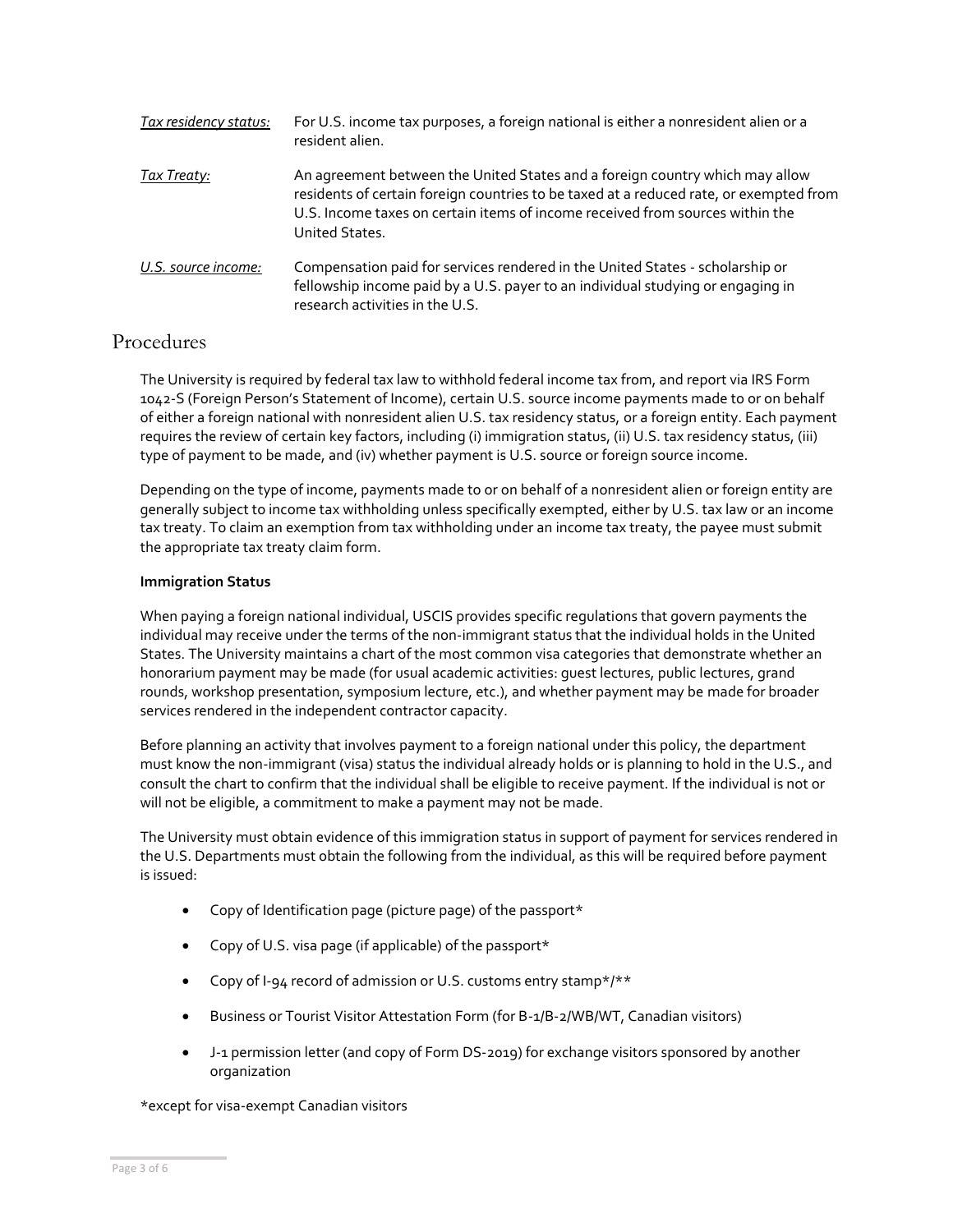\*\*both sides for TN-holder, must reflect University of Vermont as petitioner for payment

#### **Taxation**

In general, 30% federal (and 8.1% Vermont state) income tax will be withheld from U.S. source payments to a nonresident alien individual or foreign entity, unless it is exempted by a tax treaty. [Note: the rates of withholding are subject to change in accordance with federal and state tax law.]

#### **Expense Reimbursement**

With the exception of travel expenses incurred in connection with a recruitment, and travel expenses incurred in relation to the rendering of services, reimbursement of travel and/or living expenses is includable in the payee's gross income, subject to income reporting and tax withholding.

The University will not treat as income any reimbursement for travel expenses incurred in connection with services rendered to the University, provided such expenses are substantiated with receipt(s). Further, the University will not treat as income any reimbursement for a job candidate's or prospective student-athlete's official visit travel expenses in connection with a recruitment. Reimbursement for expenses will be made pursuant to the [University's Travel Policy](https://www.uvm.edu/sites/default/files/UVM-Policies/policies/travel.pdf?t=r60vmy), hence, the University shall treat such reimbursement as excludable from gross income under the IRS' accountable plan rules.

#### *Individuals*

Foreign nationals have a tax residency status of either Nonresident Alien or Resident Alien, for U.S. income tax purposes. The two means of determining a foreign national's tax residency status are the Green Card Test and the Substantial Presence Test. (Refer to Definitions herein.)

For tax purposes, a nonresident alien is only subject to tax withholding on income considered to be U.S. source income. The University is required to withhold tax on this income (or obtain proper documentation of claim of an income tax treaty) and to report this income via IRS Form 1042-S.

A properly completed IRS Form W-8BEN will be required for payment to a nonresident alien.

#### *Entities*

For tax purposes, foreign entities are only subject to tax on U.S. source income that is not considered effectively connected with a U.S. trade or business. The University is required to withhold tax from such income (or obtain proper documentation of claim of an income tax treaty) and to report this income via IRS Form 1042-S.

A properly completed Form W-8BEN-E (or other W-8 series form) will be required before a vendor is set up in the University's vendor system and payment is issued. In general, non-U.S. vendors complete Form W-8BEN-E by completing Part I: Identification of Beneficial Owner, skipping Line 5: Chapter 4 Status as non-applicable to the University's payment, and checking the box below the Signature/Date line of Part XXX: Certification.

If the entity is to claim an exemption from withholding under an income tax treaty, Form W-8BEN-E must indicate a Chapter 4 status on Line 5, provide a U.S. employer identification number or foreign TIN in Part I, make a valid tax treaty claim in Part III, and the form must reflect an original signature. Certain electronic signatures may be accepted but are not required to be accepted by the University in accordance with Form W-8BEN-E instructions.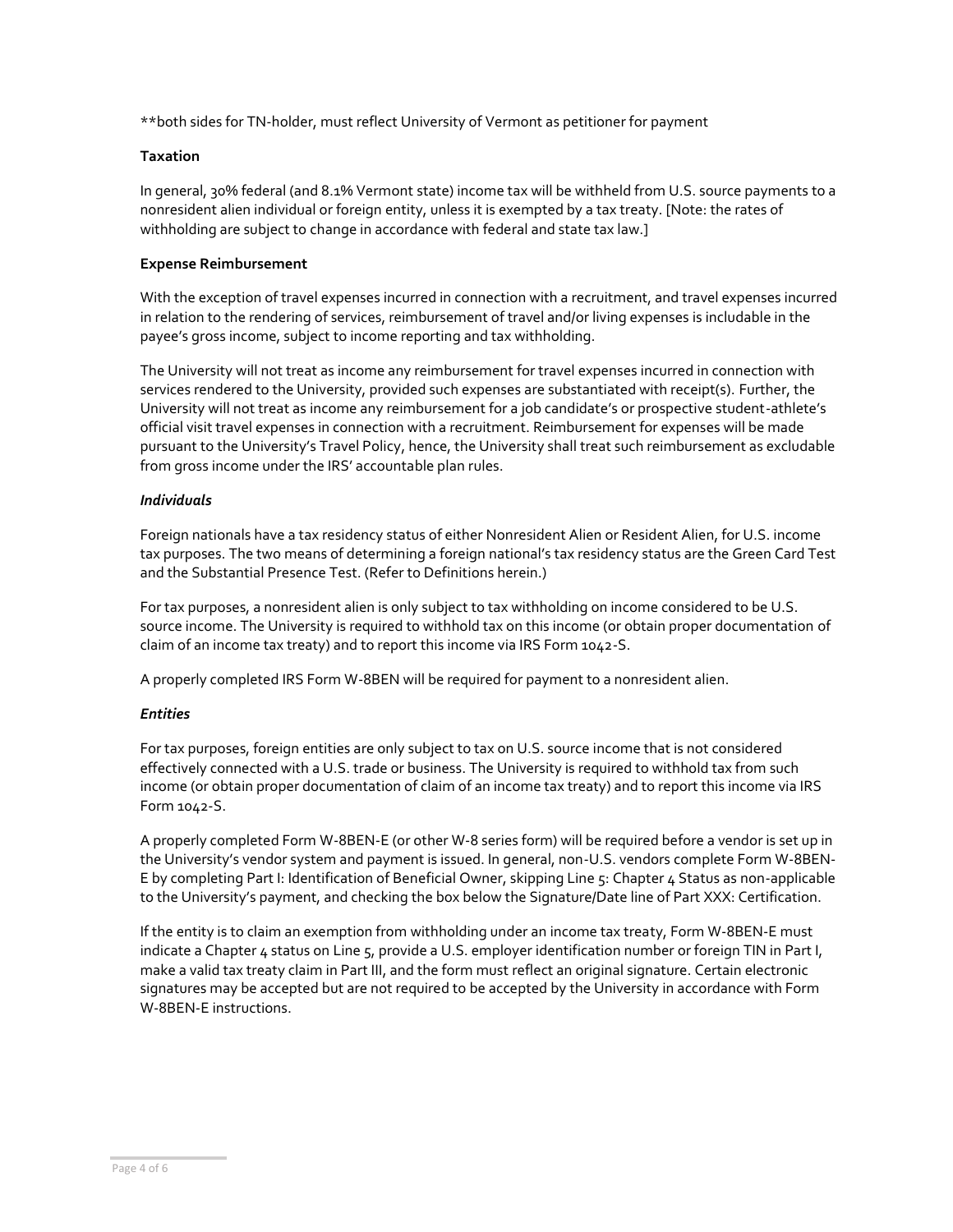#### **Sourcing of Income Rules**

#### *U.S. Source Income*

Payment of U.S. source income to a foreign entity or nonresident alien is generally reportable to the IRS and subject to income tax withholding at the source. Payment for services rendered is sourced based on where the services are rendered; payment for services rendered in the U.S. is U.S. source income.

Payment for the license of or "right-to-use" intellectual property (e.g., photograph, software, data set, library database) is sourced where the intellectual property is used or accessed. For instance, payment for use of or access to a foreign entity's database from campus is considered U.S. source income.

#### *Foreign Source Income*

Payment of foreign source income to a foreign entity or nonresident alien as long as the payment is related to services rendered by the foreign entity or nonresident alien to the University, is neither reportable to the IRS nor subject to U.S. federal income tax withholding at the source. Payment for services rendered by a foreign entity or nonresident alien outside the U.S. is considered foreign source income and therefore will not be subject to U.S. tax reporting or withholding. Also, tangible goods purchased from a foreign vendor and shipped from abroad are not subject to reporting since ownership of the item passes to the University indefinitely with all rights and responsibility. However, in both instances, a Certificate of Foreign Status will be required to support the creation of the vendor record.

### **Contacts**

| Questions concerning the daily operational interpretation of this policy should be directed to the following |                             |  |  |  |
|--------------------------------------------------------------------------------------------------------------|-----------------------------|--|--|--|
| (in accordance with the policy elaboration and procedures):                                                  |                             |  |  |  |
| Title(s)/Department(s):                                                                                      | <b>Contact Information:</b> |  |  |  |
| Tax Administrator                                                                                            | (802) 656-0679              |  |  |  |
|                                                                                                              | taxadmin@uvm.edu            |  |  |  |

### Forms/Flowcharts/Diagrams

The following are links to forms most frequently submitted by vendors/payees doing business with the University:

#### *IRS Forms*

- **[W-8BEN](https://www.irs.gov/pub/irs-pdf/fw8ben.pdf) (Individuals):** Foreign individuals performing services in the U.S. Royalty payments, software purchases/downloads, maintenance & repairs, etc. **[Instructions for W-8BEN](https://www.irs.gov/pub/irs-pdf/iw8ben.pdf)**
- **[W-8BEN-E](https://www.irs.gov/pub/irs-pdf/fw8bene.pdf) (Entities):** Foreign entities performing services in the U.S. or over the internet For companies selling software, intellectual property/royalties, maintenance & repairs, corporations or LLCs, etc. Form must include U.S. taxpayer identification number (EIN) for claim of tax exemption.
- **[W-8ECI:](https://www.irs.gov/pub/irs-pdf/fw8eci.pdf)** Foreign vendors that are a beneficial owner claiming that income is effectively connected with the conduct of trade or business with the U.S. (other personal services). Form must include U.S. taxpayer identification number for claim of tax exemption. [Instructions for W-8ECI](https://www.irs.gov/pub/irs-pdf/iw8eci.pdf)
- **[W-8EXP:](https://www.irs.gov/pub/irs-pdf/fw8exp.pdf)** A foreign government, international organization, foreign central bank of issue, foreign taxexempt organization, foreign private foundation, or government of a U.S. possession claiming the applicability of section(s) 115(2), 501(c), 892, 895, or 1443(b). Form must include U.S. taxpayer identification number for claim of tax exemption. Note: These entities should use Form W8-ECI if they